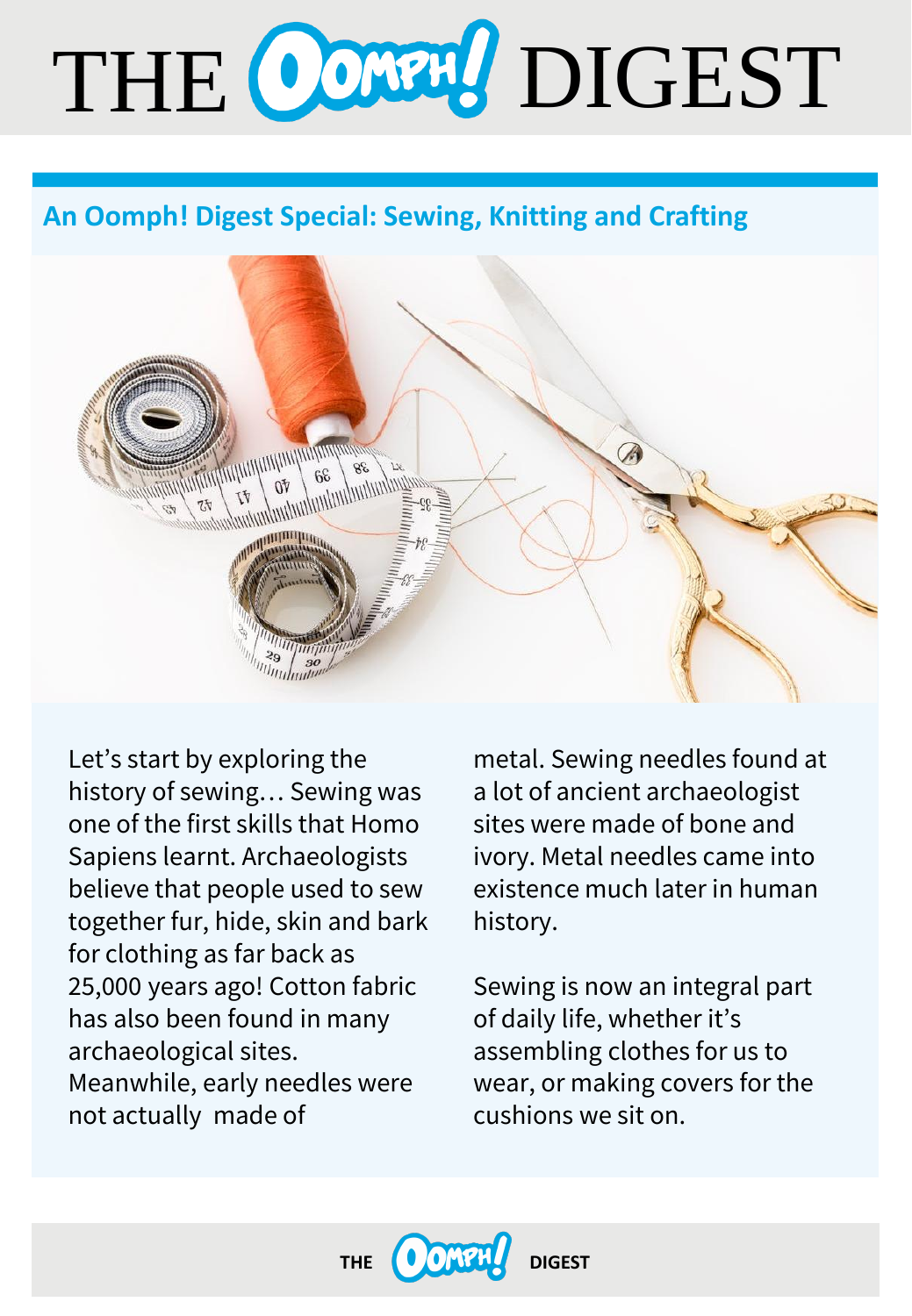#### **Sewing Machine – Then and Now**

A sewing machine is used for stitching material (such as cloth or leather), usually having a needle and shuttle to carry thread. It was the first widely distributed mechanical home appliance and has been an important industrial machine.

An early sewing machine was designed and manufactured in France. This was intended to mass-produce uniforms for the French army, but 200 rioting tailors, who feared that the invention would ruin their businesses, destroyed the machines in 1831!

**1851 -** Isaac Merritt Singer formed I.M. Singer & Company with New York lawyer Edward C. Clark, following Singer's first lockstitch sewing machine patent. The Singer Sewing Machine was for sale all over the United States. Within two years Singer was

#### Sewing Machine - Then



Sewing Machine - Now



the leading manufacturer and marketer of sewing machines in the United States.

**1857 -** First Singer showroom and headquarters located at 458 Broadway, New York City.

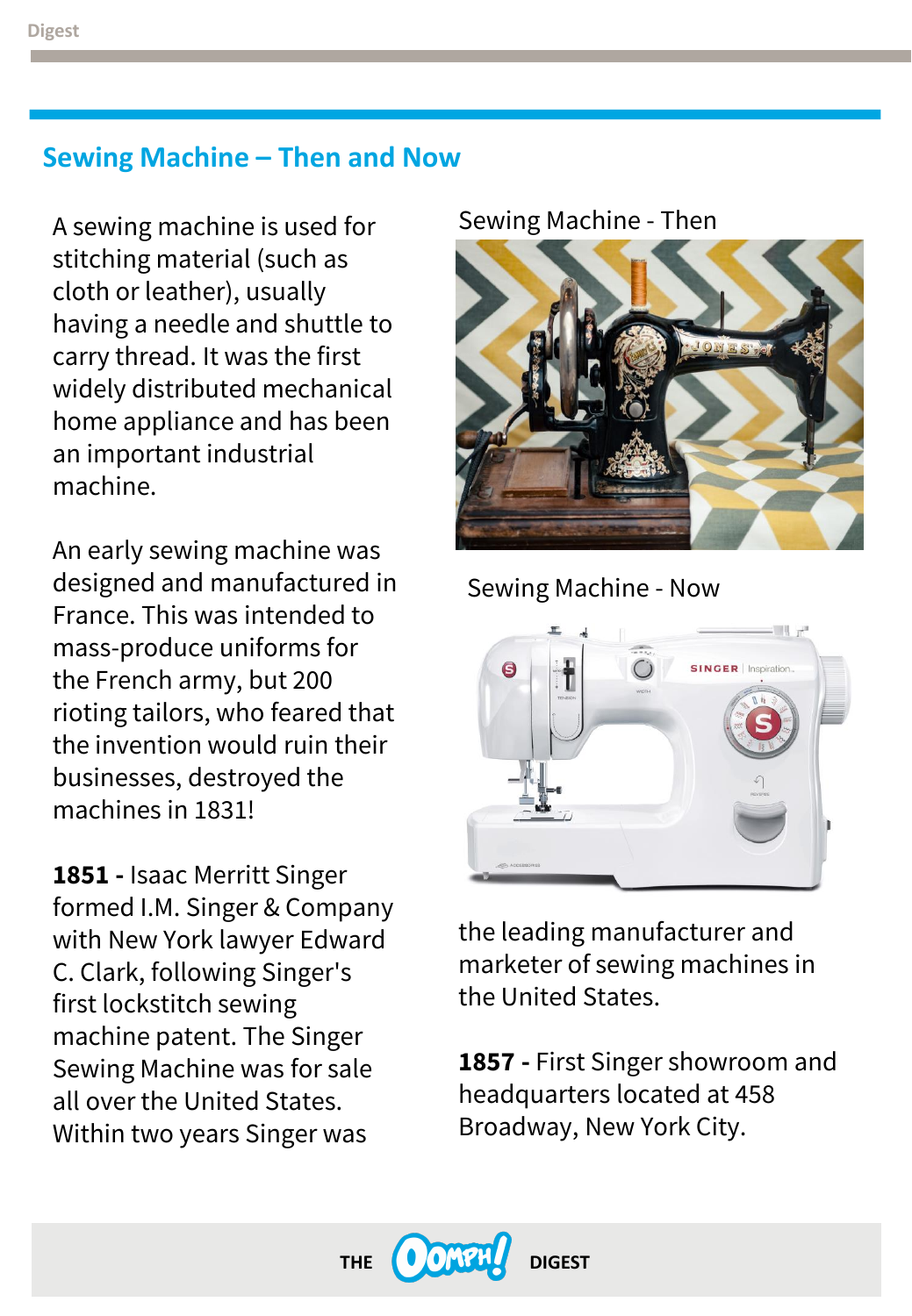#### **Sewing Accessories Puzzle**

How many sewing accessories can you name?



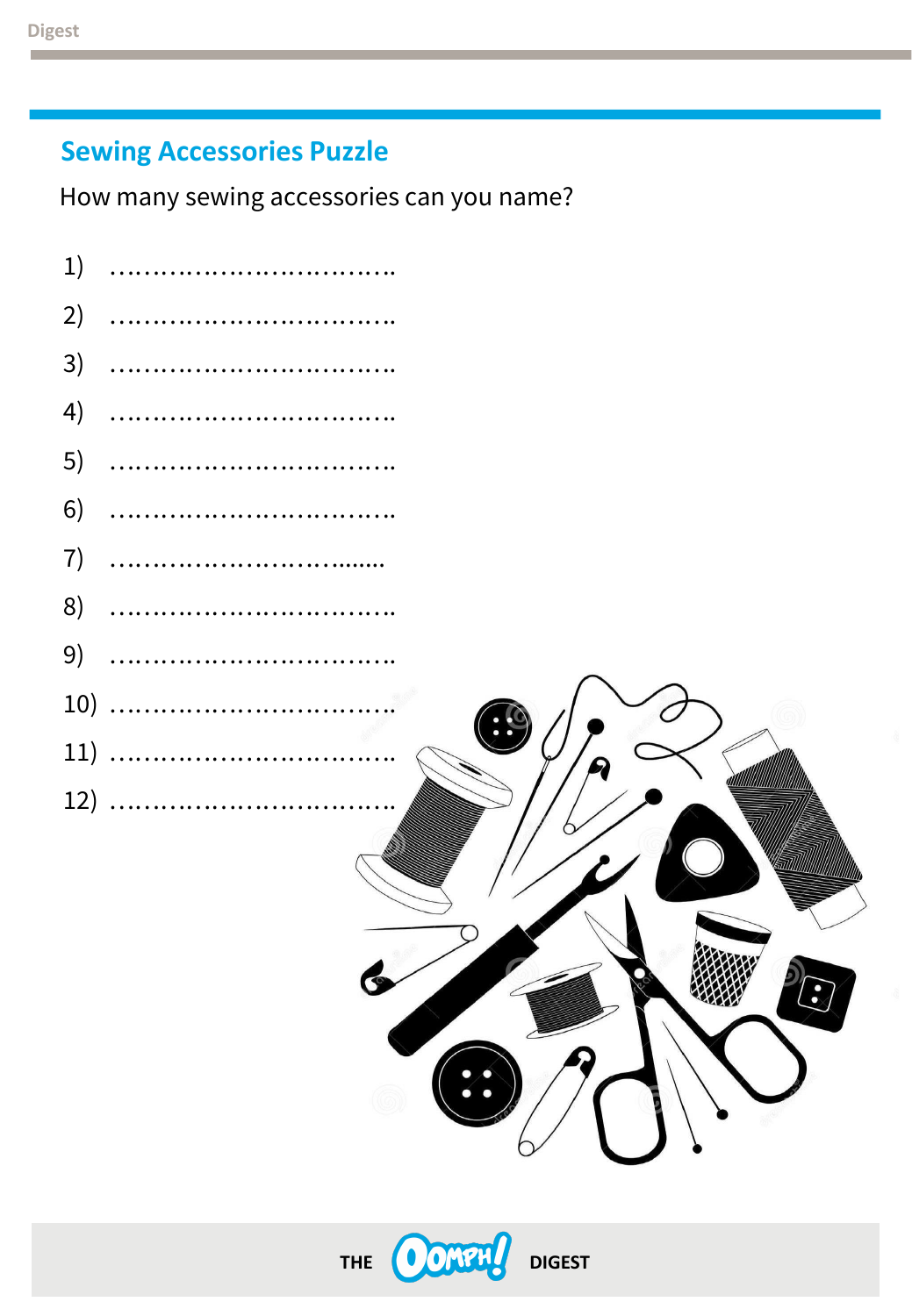# **The Benefits of Crafting and Knitting**



Crafting and knitting has been found to reduce anxiety and promote good handeye co-ordination. It reduces stiffness if your hands and fingers and provides and sense of purpose. All in all, very good for your wellbeing!

- What is your favourite thing to craft?
- Do you have any preferred colours when you craft?
- Do you keep everything you craft?
- Have you ever sold anything you have crafted?
- What was the last thing you knitted?
- What would you like to knit next?

# **The History of Crafts**

Every civilization has developed their own crafts. The purpose of crafts in the ancient world, and how they were manufactured, were as varied as the cultures which produced them.

The word 'Craft' comes from the Middle English word for 'strength' or 'skill', which derived from the Old English word craeft. This word comes from Old High German kraft, for strength, and means "skill in planning, making, executing" and, by extension, "an occupation or trade requiring skill".

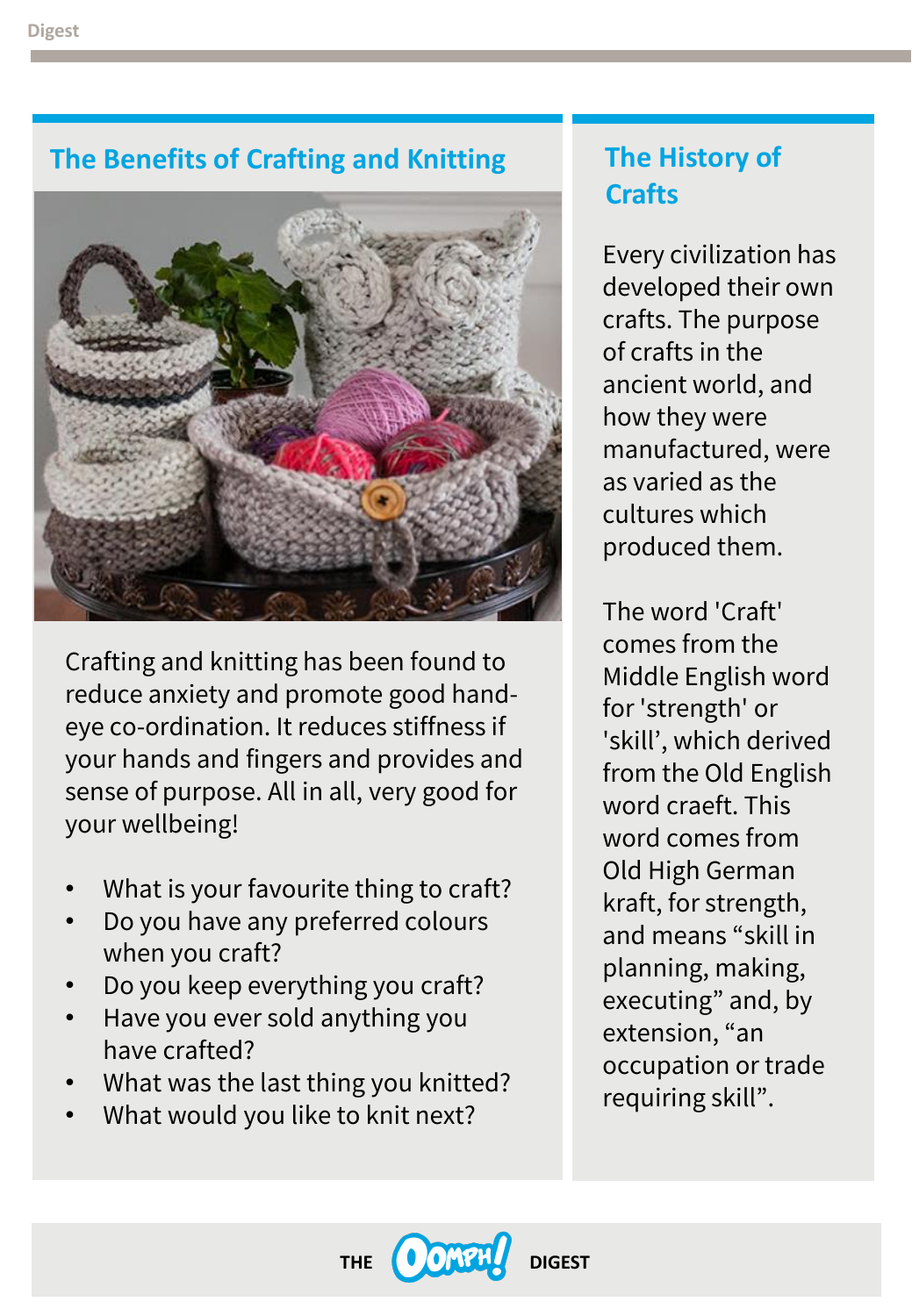#### **Types of Sewing Machine Stitches and their Applications**

**Straight:** You use the straight stitch for basting, seaming, and topstitching.

**Zigzag:** You use the zigzag stitch for stitching around appliqués, making buttonholes, sewing on buttons, and embroidering. The zigzag stitch is as practical as it is fun.

**Three-step zigzag:** Use the three-step zigzag for finishing raw edges, sewing on elastic, mending tears, and making decorative effects.

**Blind hem and stretch blind** 

**hem:** The blind hem stitch is designed to hem woven fabrics so that the stitches are almost invisible when looked at from the right side of the garment. The stretch blind hem stitch has an extra zigzag or two that stretches to invisibly hem knit fabrics.

**Overlock:** Designed to stitch and finish seams in one step, simulating the stitches that you see on ready-to-wear garments.

**Decorative:** Decorative stitches fall into two basic categories: closed, satin-type stitches (such as the ball and diamond) and open, tracerytype stitches (such as the daisy and honeycomb).



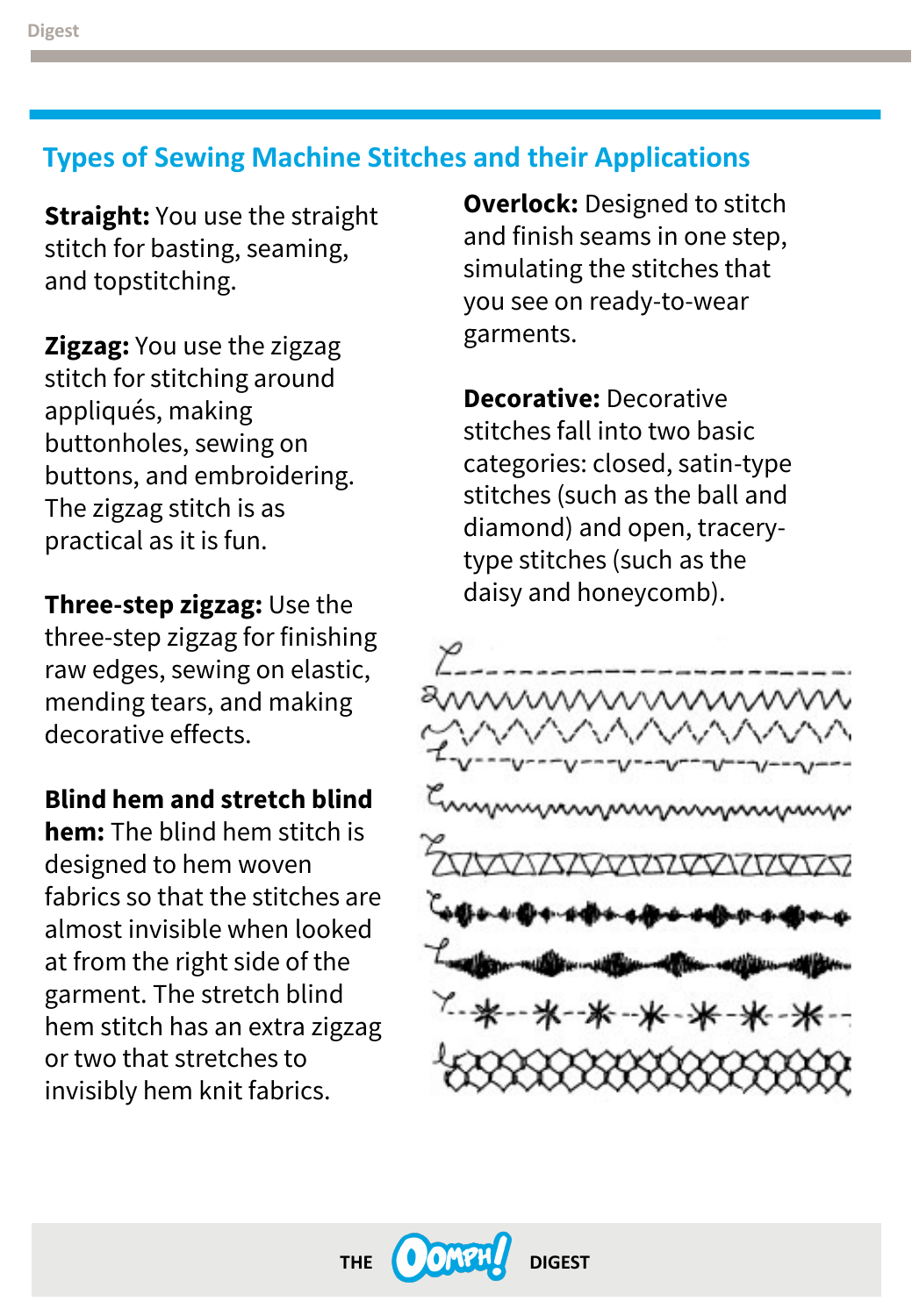### **The Origins of Knitting and its Surprising Background**



Knitting is one of the oldest methods of making clothes. There are even Egyptian knitted artefacts dating back to the 5<sup>th</sup> Century AD. Hand knitting can be done very easily with just needles and wool, or yarn, without requiring heavy equipment.

The knitting process involves interlinking or knotting a series of loops of wool using needles. There are different stitch types, from the basic knit stitch to purl stitches which resemble wavy arches.

An impressive property of knitting

is that it enhances the 'stretchability' of a fabric. For example, single knit fabric is stretchy and lightweight.

Interestingly, knitting used to be a male-only occupation. The first knitting union was founded in Paris in 1527 – with no women allowed! And, initially, wool was not a popular fibre to knit with, instead cotton and silk were favoured. Now wool is widespread, with wool farmers breeding sheep specifically for strong, soft wool.